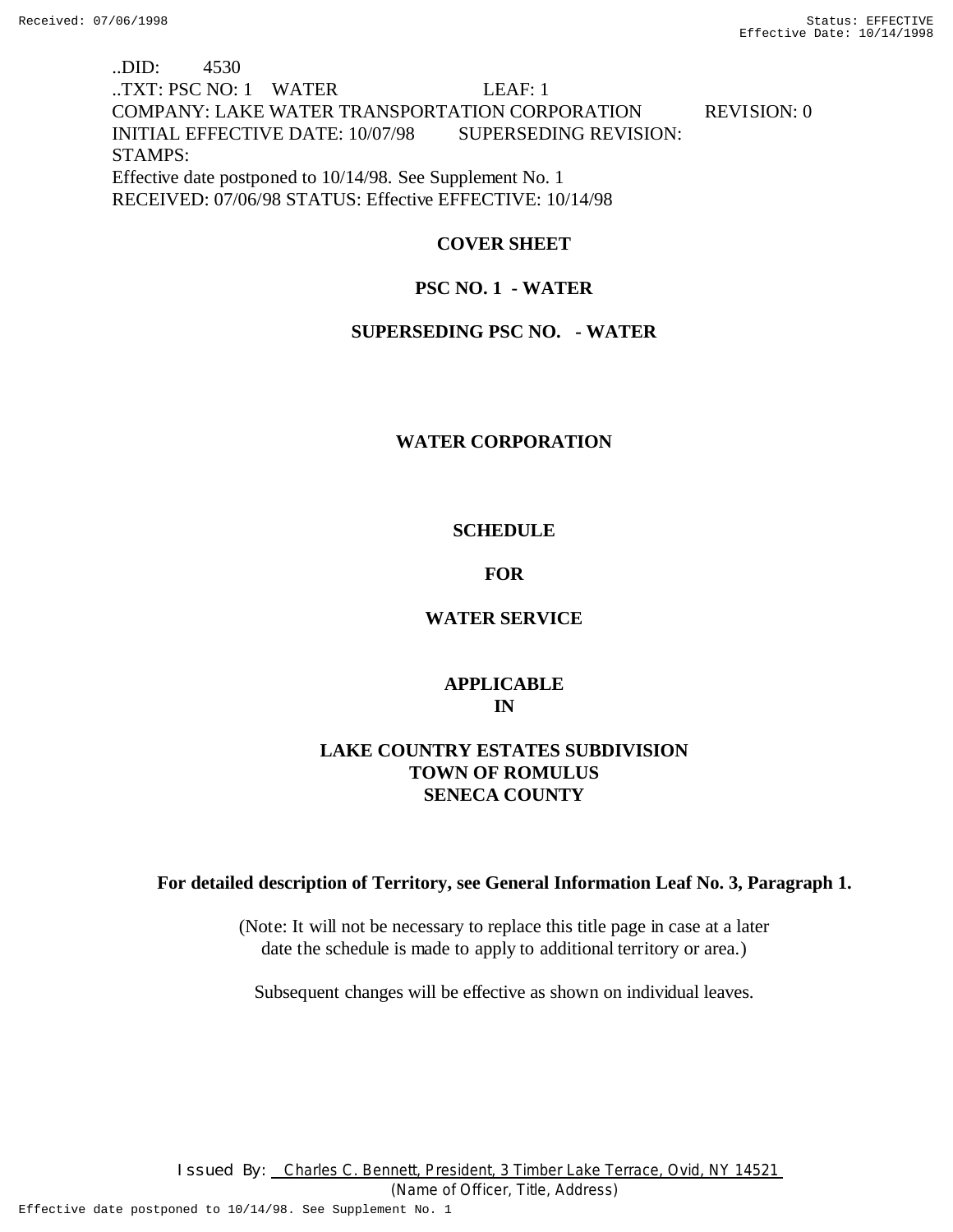..DID: 4524 ..TXT: PSC NO: 1 WATER LEAF: 2 COMPANY: LAKE WATER TRANSPORTATION CORPORATION REVISION: 0 INITIAL EFFECTIVE DATE: 10/07/98 SUPERSEDING REVISION: STAMPS: Effective date postponed to 10/14/98. See Supplement No. 1 RECEIVED: 07/06/98 STATUS: Effective EFFECTIVE: 10/14/98

#### **TABLE OF CONTENTS**

## **GENERAL INFORMATION LEAF NO.**

| 1.  | Territory                                                      | 3              |
|-----|----------------------------------------------------------------|----------------|
| 2.  | Application for Water Service                                  | 3              |
| 3.  | Deposits - Security                                            | 3              |
| 4.  | Deposits - Interest                                            | $\overline{4}$ |
| 5.  | Deposits - Return                                              | 4              |
| 6.  | Deposits - Other                                               | $\overline{4}$ |
| 7.  | <b>General Rules</b>                                           | $5 - 6$        |
| 8.  | Metered Service                                                | $6 - 7$        |
| 9.  | <b>Unmetered Service</b>                                       | 7              |
| 10. | <b>Extension of Mains</b>                                      | $\tau$         |
|     | 11. Discontinuance of Service - Non-payment                    | $7 - 8$        |
|     | 12. Discontinuance of Service - Other                          | $8 - 9$        |
|     | 13. Discontinuance of Residential Service - Special Procedures | 9              |
|     | 14. Deferred Payment Agreements                                | 9              |
| 15. | <b>Complaint Handling Procedures</b>                           | 10             |
|     | 16. Restoration of Service                                     | $10 - 11$      |
|     | 17. Interest on Customer Overpayments                          | 11             |
|     | 18. Regulation                                                 | 11             |
|     | <b>RATES</b><br>Service Classification No. 1                   | 12             |

Issued By: Charles C. Bennett, President, 3 Timber Lake Terrace, Ovid, NY 14521 (Name of Officer, Title, Address)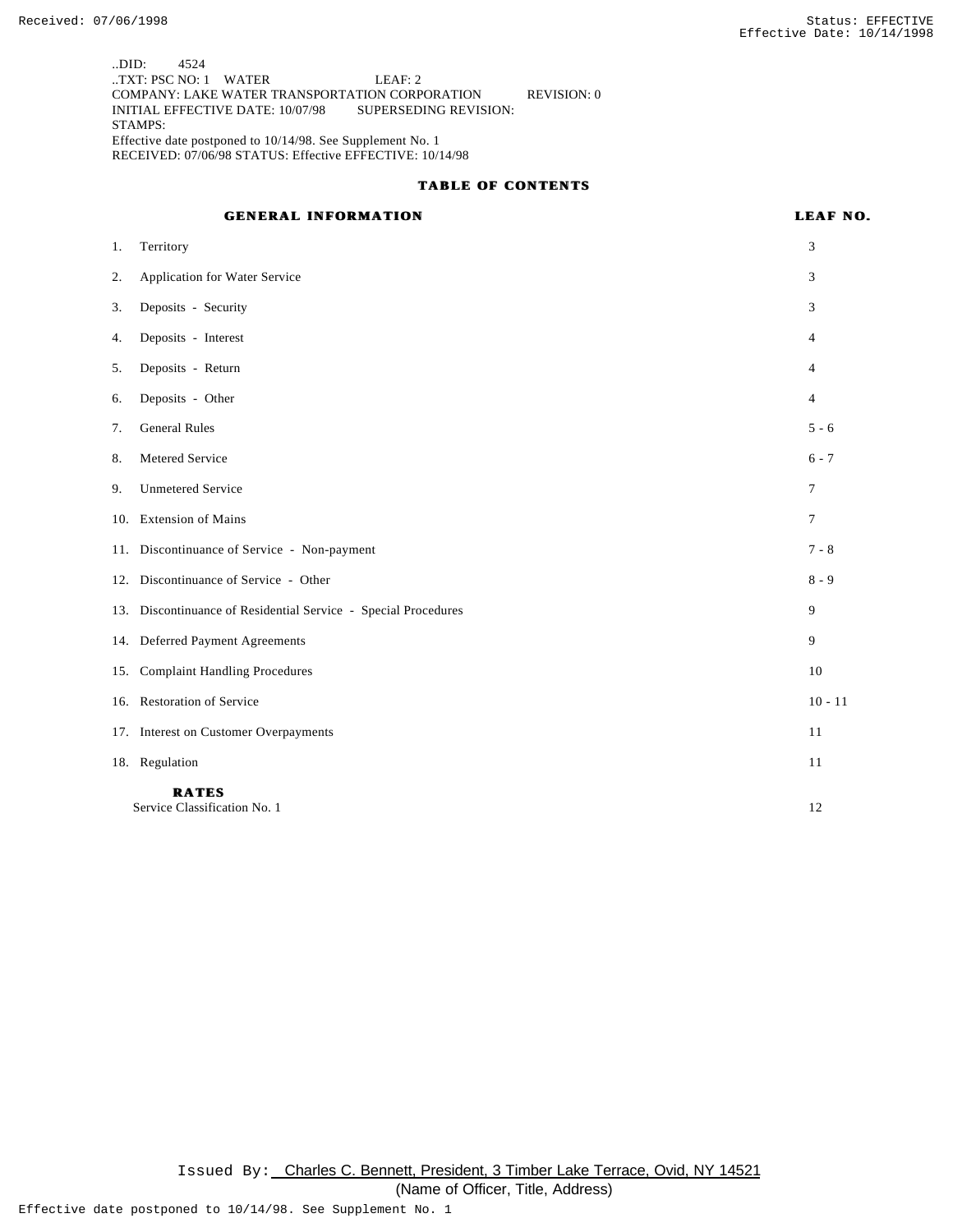..DID: 4525 ..TXT: PSC NO: 1 WATER LEAF: 3 COMPANY: LAKE WATER TRANSPORTATION CORPORATION REVISION: 0 INITIAL EFFECTIVE DATE: 10/07/98 STAMPS: Effective date postponed to 10/14/98. See Supplement No. 1 RECEIVED: 07/06/98 STATUS: Effective EFFECTIVE: 10/14/98

#### **GENERAL INFORMATION**

1. Territory (County, Town, Development, Streets, etc.)

Lake Country Estates Subdivision, Seneca County, Town of Romulus

- 2. Application for Water Service
	- A. Written application for service may be required.
	- B. A separate application may be required for each premises.
	- C. Premises may be subject to inspection by the company.
	- D. Applications need not be accepted from customers with charges due on any water accounts with the company. The company must accept an application if the customer enters into a deferred payment agreement.
	- E. Service pipe installations are subject to company approval.
- 3. Deposits Security
	- A. As a condition of receiving service, the company may require a deposit from customers that are delinquent (having a bill remaining unpaid 23 days from the date mailed), seasonal, short term or temporary or who have had service terminated for non-payment during the preceding 6 months. In addition, a deposit may also be required from a non-residential customer whose credit has not been established with the company. A delinquent customer shall be provided with a written notice 20 days before the deposit is assessed which states that failure to make timely payments will permit the company to require a deposit from such customer.
	- B. Deposits from applicants and customers may not exceed two times the estimated average monthly bill for a calendar year, except in the case of customers whose usage varies widely where deposits may not exceed twice the average monthly bill for the peak season.
	- C. The company shall perform an annual review of the billing history of every customer who has a deposit with the company to assure that a deposit is still required under (3A) above and that the amount of the deposit conforms with (3B) above. The company reserves the right to review the deposit at any time. If a review shows that the deposit held falls short of the amount the company may require by 25 percent or more, the company may require the payment of an additional amount. If a review shows that the deposit held exceeds the amount required by 25 percent or more, the company shall refund the excess to the customer. The customer may request a downward revision of the deposit.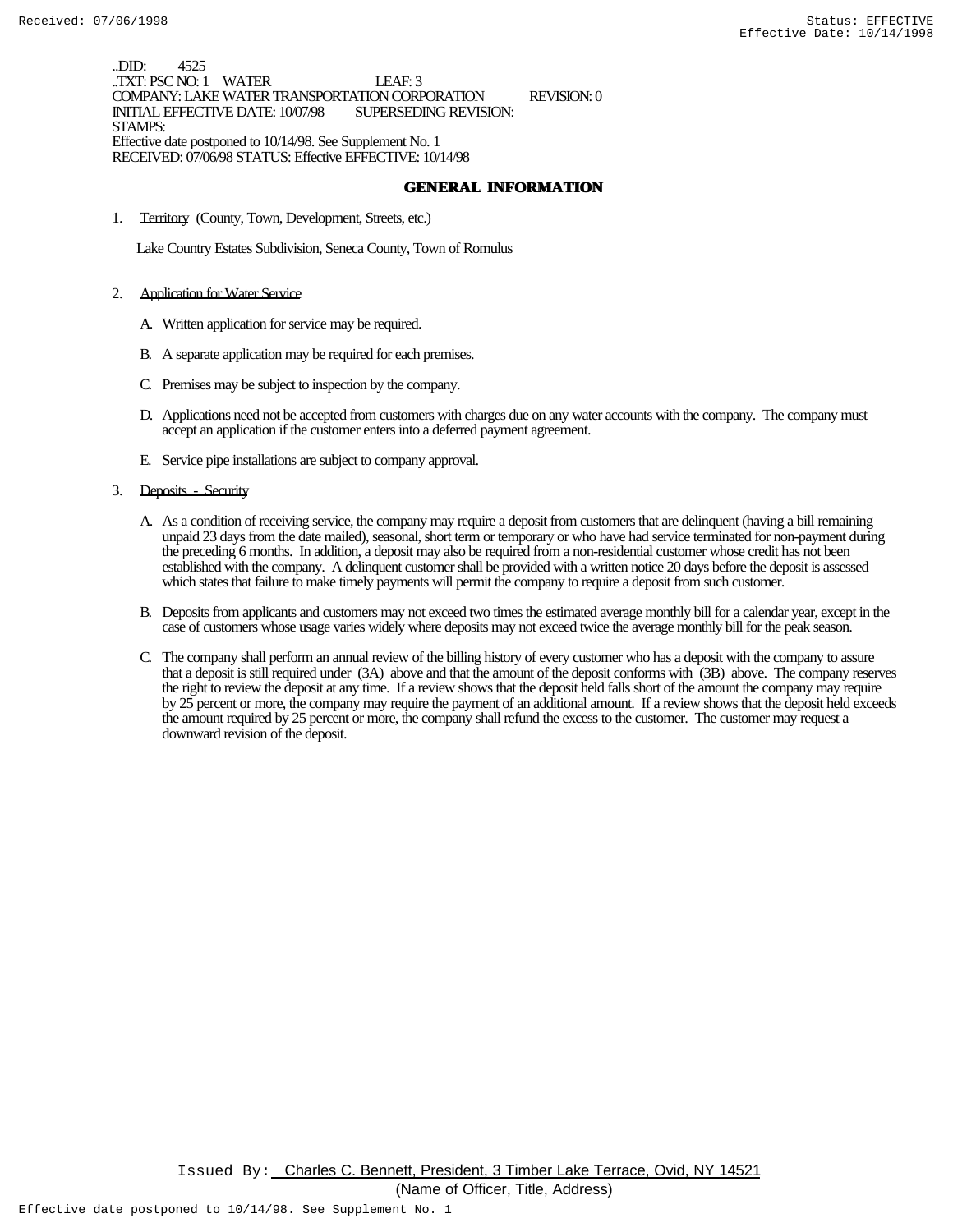..DID: 4526 ..TXT: PSC NO: 1 WATER LEAF: 4 COMPANY: LAKE WATER TRANSPORTATION CORPORATION REVISION: 0 INITIAL EFFECTIVE DATE: 10/07/98 STAMPS: Effective date postponed to 10/14/98. See Supplement No. 1 RECEIVED: 07/06/98 STATUS: Effective EFFECTIVE: 10/14/98

### **GENERAL INFORMATION**

4. Deposits - Interest

Every deposit shall earn simple interest at the rate per annum prescribed by the Public Service Commission. The interest must be paid to customers when the deposit is returned. If the deposit has been held for 12 consecutive months or more, the interest must be credited to the customer no later than the first bill rendered after the next succeeding first day of October and at the end of each succeeding 12 month period.

- 5. Deposits Return
	- A. The company shall return to a customer a deposit or portion of a deposit and all interest thereon no more than 30 days after:
		- (1) the day the account is closed and all bills are paid; or
		- (2) the date of the first bill for service rendered after a 12 month period during which time the customer was not delinquent, provided there is no other basis for the company to request a deposit; or
		- (3) a review of the deposit shows that a reduction of the deposit is warranted.
	- B. A deposit or portion of a deposit plus interest thereon that is subject to return may be credited to the customer's account in the amount of any outstanding charges. If any balance remains, a refund check shall be issued.
- 6. Deposits Other
	- A. In the event that the applicant desires service for a trailer or other non-permanent structure, he shall deposit with the company all costs of the connection of such service. Said deposit shall bear simple interest as required above and shall be refunded at the end of 10 years, or sooner in the event that a permanent structure for such service connection is completed.
	- B. The company may also require deposits from customers to guarantee future payments as set forth in lawn sprinkler, main extension, or other forms of contracts which are in a form approved by the Public Service Commission. The interest rates for these deposits will be the same as the interest rates for security deposits and such interest will be credited to the customer as prescribed by Commission rules.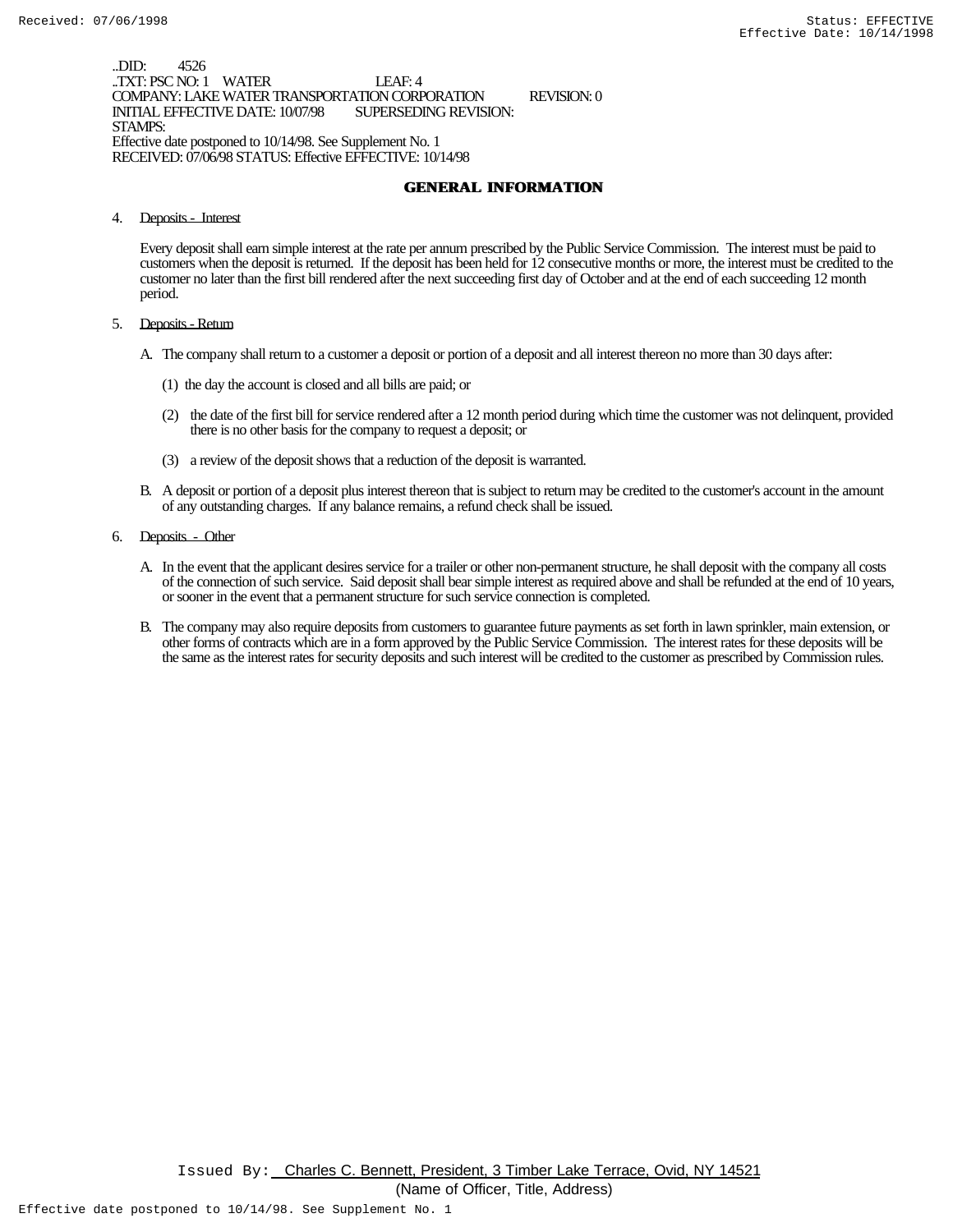..DID: 4527 ..TXT: PSC NO: 1 WATER LEAF: 5 COMPANY: LAKE WATER TRANSPORTATION CORPORATION REVISION: 0 INITIAL EFFECTIVE DATE: 10/07/98 STAMPS: Effective date postponed to 10/14/98. See Supplement No. 1 RECEIVED: 07/06/98 STATUS: Effective EFFECTIVE: 10/14/98

### **GENERAL INFORMATION**

- 7. General Rules
	- A. Customers must provide 10 days' written notice prior to the date on which termination of service is requested or prior to a change of occupancy, until which date the customer will be responsible for payment of service.
	- B. Fire hydrants shall not be used without the written permission of the company or unless in conformance with filed fire protection tariff provisions.
	- C. The company will not be liable for damage resulting from the presence of its facilities, supply, or use of water service, except damage resulting from gross negligence of the company.
	- D. The company may shut off water in its mains to make repairs and extensions. Where possible, proper advance notice will be made to customers affected.
	- E. The use of water for sprinkling, swimming pools, or other less essential uses may be restricted or prohibited where such use may unreasonably reduce the adequacy of service for other domestic purposes.
	- F. There must be a separate service for each premises.
	- G. Installation of service pipes and mains will not normally be made when the ground is frozen.
	- H. The customer is responsible for service pipes and plumbing within the property line. Any plumbing work done on the customer's service pipe is subject to approval by the company. No underground work shall be covered up until it has been inspected and approved by the company.
	- I. All leaks on customer premises or the customer portion of the service pipe must be repaired as soon as possible.
	- J. All mains, services (up to the property line) and other water system facilities will be maintained and replaced by the company.
	- K. The company will supply water in the distribution system at pressures between 20 and 100 pounds per square inch (psi) and will strive, where practicable, to maintain a normal working pressure of 60 psi with a minimum of 35 psi. If the company makes changes to its system which cause the pressure to increase to over 100 psi to existing customers, the company will be responsible for the first installation of the necessary equipment in the customer's premises. From that point on the equipment will be considered part of the customer's internal plumbing and the customer will be responsible for its maintenance or replacement. If a water pressure reducing valve, in the customer's or applicant's opinion, is necessary or desired to safeguard the plumbing, it is the customer's or applicant's responsibility to purchase, install and maintain this equipment. Where a pressure reducing valve is used it is also advisable to install a suitable pressure relief valve. All installations will comply with the local building codes and standards and are considered a part of the customer's internal plumbing.

Issued By: Charles C. Bennett, President, 3 Timber Lake Terrace, Ovid, NY 14521

(Name of Officer, Title, Address)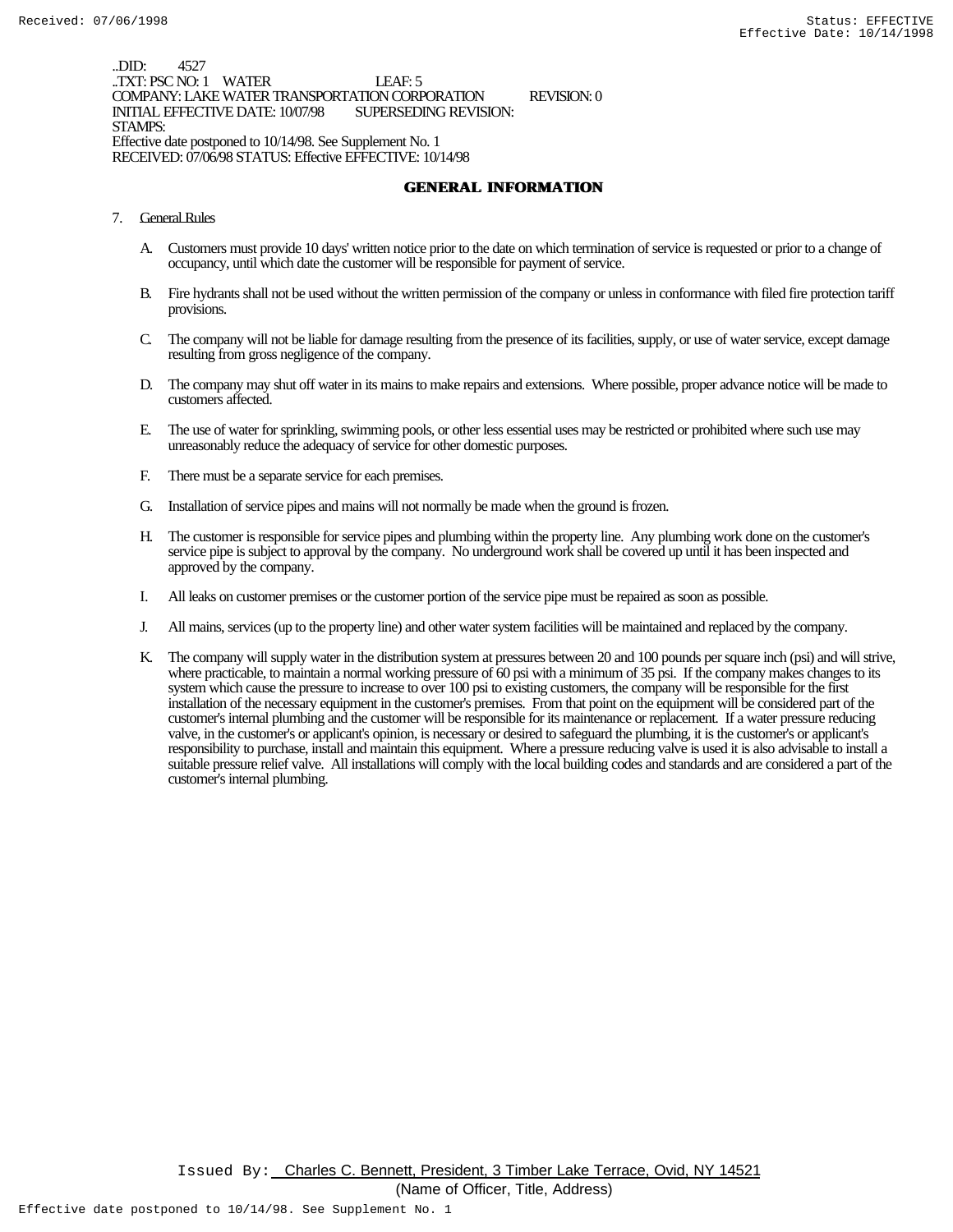..DID: 4528 ..TXT: PSC NO: 1 WATER LEAF: 6 COMPANY: LAKE WATER TRANSPORTATION CORPORATION REVISION: 0 INITIAL EFFECTIVE DATE: 10/07/98 STAMPS: Effective date postponed to 10/14/98. See Supplement No. 1 RECEIVED: 07/06/98 STATUS: Effective EFFECTIVE: 10/14/98

### **GENERAL INFORMATION**

- L. Where an applicant is seeking service at an elevation or gradient which could not otherwise be adequately serviced by existing plant, the company will require that the applicant bear the additional cost of providing such extraordinary service, or in the alternative, require the applicant to purchase, install and maintain the necessary special equipment, such as a hydro-pneumatic system, needed to serve the premises. The installation of a hydro-pneumatic system as part of the customer's internal plumbing may be subject to approval of the Health Department and should comply with local building codes and standards.
- M. Cross connections to water sources other than the company's or with other facilities are strictly prohibited. Customers must, at their expense, install and maintain such backflow prevention devices as may be required by the company in accordance with good water works practice or applicable laws or regulations.
- N. Customers must permit company representatives to enter their premises on reasonable request for purposes relating to the operation and maintenance of the company's system, including inspection of the customer's and the company's facilities, installation, reading, testing, replacement and removal of meters, and terminating and restoring service.
- O. No person shall maliciously, willfully or negligently break, damage, destroy, uncover, deface, block access to or tamper with any pipe, valve, meter, structure, appurtenance or equipment which is a part of the water works system.
- 8. Metered Service (if applicable and provided for in Service Class No. 1 or Nos. )
	- A. A meter of a type approved by the Commission is required for each premises.
	- B. The company will furnish, install, and maintain the meter. Unless the meter register is set at zero, the company shall attach a tag with the date and meter dial reading at the time of installation.
	- C. The customer will provide a location for the meter acceptable to the company and will be responsible for the cost of repairing damage resulting from human interference, frost, backflow of hot water, or other such causes.
	- D. Where the company agrees it is necessary to set a meter outside the building, it shall be installed at the expense of the customer in a pit acceptable to the company which is both water-tight and frostproof. The cover of the pit shall be fastened with a convenient locking device. Where the distance from the property line to the front wall of the building is greater than 75 feet, the company may require that the meter be set in a pit at or near the property line. If the pit is to be installed on property not owned or controlled by the customer, written consent of the owner of the property shall be obtained prior to the installation.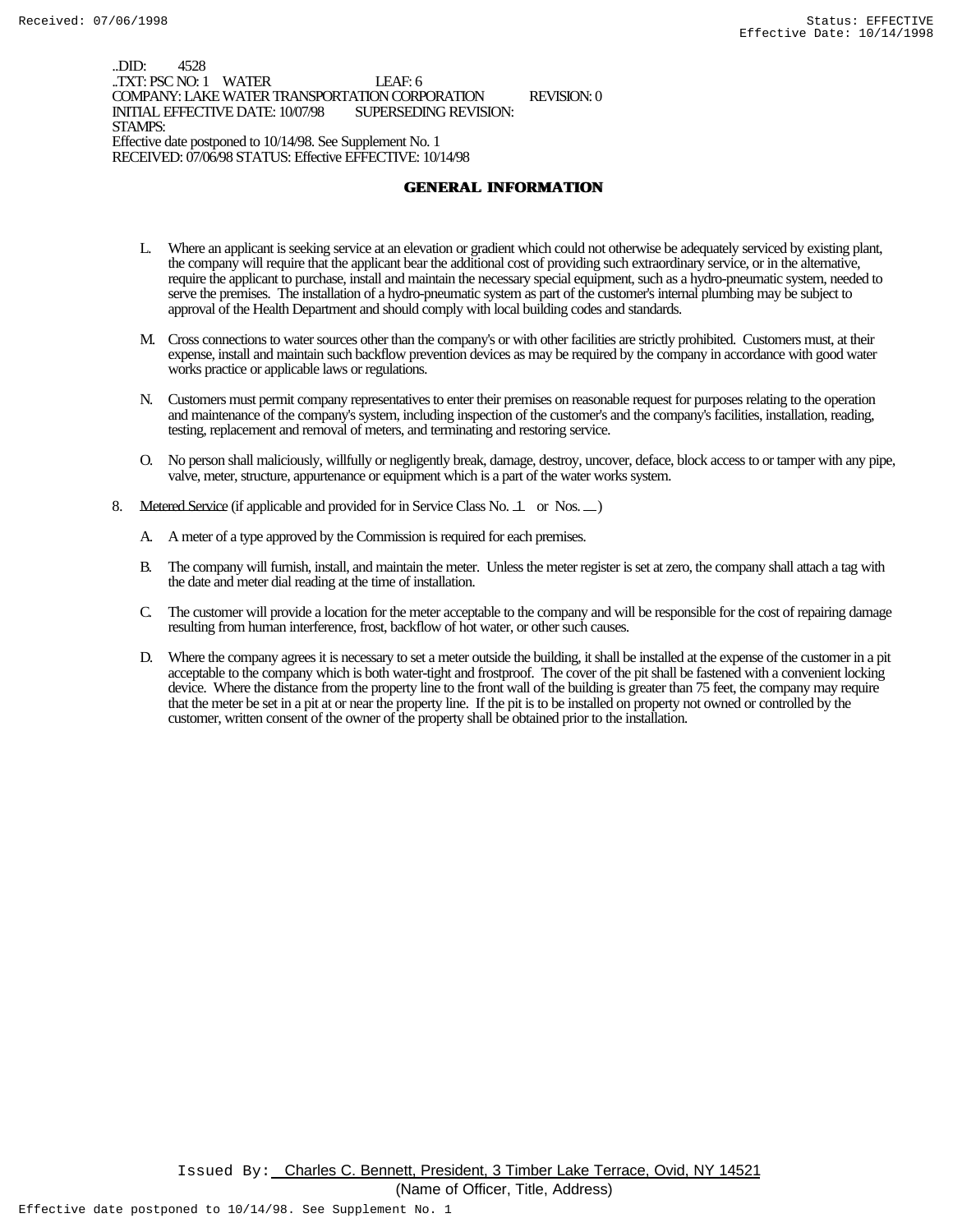..DID: 4531 ..TXT: PSC NO: 1 WATER LEAF: 7 COMPANY: LAKE WATER TRANSPORTATION CORPORATION REVISION: 0 INITIAL EFFECTIVE DATE: 10/07/98 STAMPS: Effective date postponed to 10/14/98. See Supplement No. 1 RECEIVED: 07/06/98 STATUS: Effective EFFECTIVE: 10/14/98

### **GENERAL INFORMATION**

- E. The company reserves the right to remove, test, and replace the meter.
- F. The company shall afford the customer an opportunity to verify the final reading of any water meter removed from the premises and obtain the customer's signature on a meter removal card which shows the date removed and the reading.
- G. Meters will be tested in conformance with rules of the Public Service Commission. In the case of a disputed account involving the accuracy of the meter, the company will have the meter tested upon the request of the customer. Should the customer request to have a second meter test within 1 year, the customer will be responsible for the actual cost incurred to have the meter tested including the cost to remove the meter, payable in advance to the company. This fee will be refunded if the meter's final weighted average is found to register in excess of 100 percent. Adjustments in bills for over-registration of the meter will be made in accordance with the current rules of the Public Service Commission.
- H. Bills will show meter readings and the dates read.
- I. Bills will be reasonably estimated where a meter has been inaccessible and will be so indicated on the bill.
- J. Where a meter has ceased to register or its percentage of accuracy cannot be determined, an estimated bill for the current period may be rendered. For all other periods the bill shall be the minimum applicable charge.
- 9. LInmetered Service (if applicable and provided for in Service Class No. 1 or Nos.  $\Box$ )

All applicable provisions of this tariff shall apply.

10. Extension of Mains

Mains will be extended in conformance with Commission Rules and Regulations found in 16 NYCRR, Part 501.

11. Discontinuance of Service - Non-Payment

 Service may be discontinued under the following provisions: for non-payment of any amount due for water supplied, for failure to make any payment due under a deferred payment agreement or for meter repairs (see Section 8C), for failure to post a required deposit or for failure to pay any fee or charge accruing under the contract or tariff.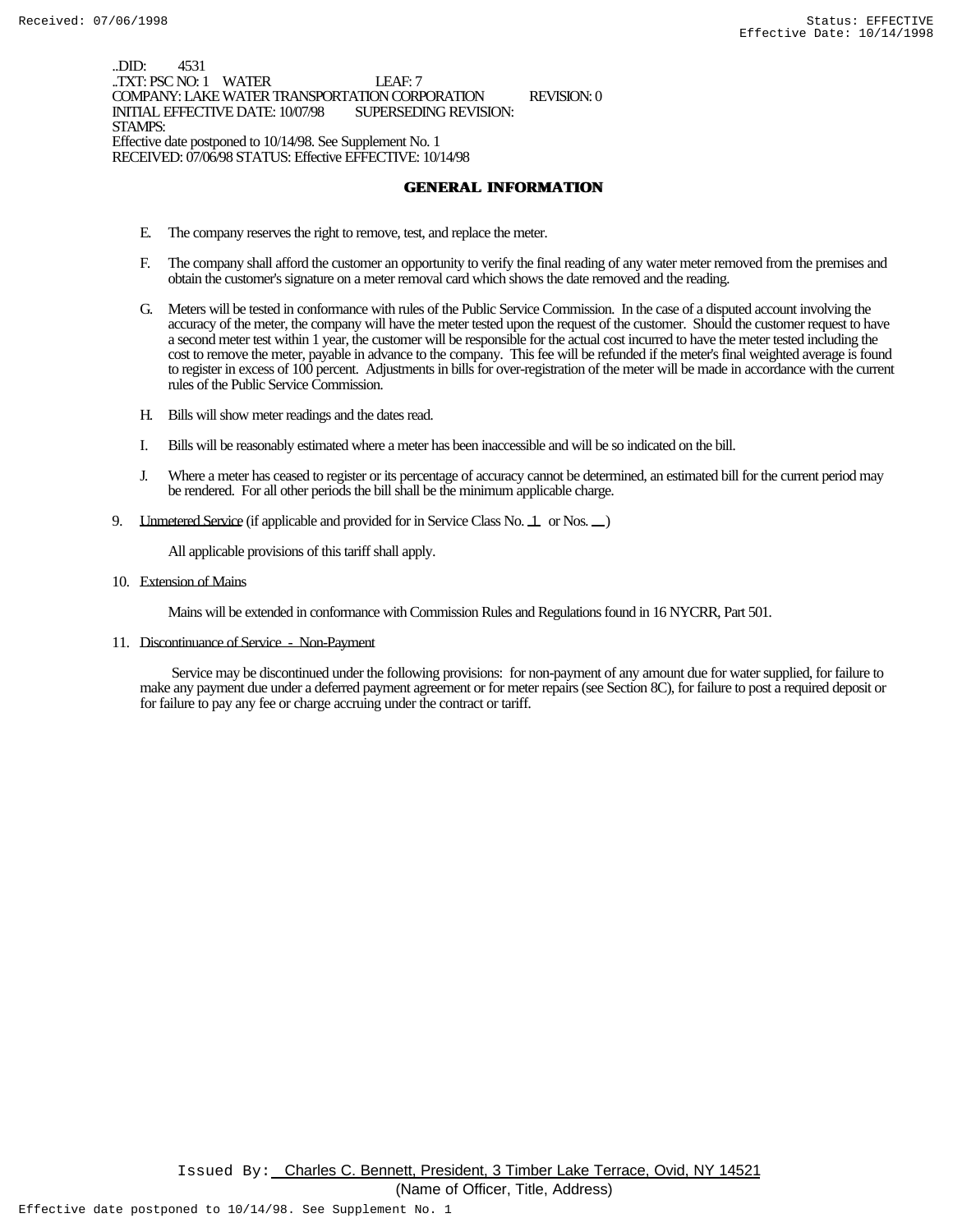..DID: 4532 .TXT: PSC NO: 1 WATER LEAF: 8 COMPANY: LAKE WATER TRANSPORTATION CORPORATION REVISION: 0 INITIAL EFFECTIVE DATE: 10/07/98 STAMPS: Effective date postponed to 10/14/98. See Supplement No. 1 RECEIVED: 07/06/98 STATUS: Effective EFFECTIVE: 10/14/98

### **GENERAL INFORMATION**

- A. A bill not paid within 23 days of mailing is considered delinquent, and the company may discontinue service after complying with 16 NYCRR, Part 533 which requires: (1) 15 days written notice if served personally, or (2) 15 days after a registered letter containing such notice has been signed or refused, or (3) 18 days after mailing written notice in a post-paid wrapper. Service will not be reestablished until payment of all proper arrears, charges and deposits is made or a deferred payment agreement is entered into. Receipt of a subsequently dishonored negotiable instrument in response to a notice of discontinuance shall not constitute payment of the customer's account and the company shall not be required to issue additional notice prior to discontinuance. There will be a charge for processing all returned checks equal to the bank charge plus a handling fee of \$5.00 (not to exceed the maximum allowed by section 5-328 of General Obligations Law).
- B. The company will not discontinue service to residential premises for non-payment of bills on a Friday, Saturday, Sunday, public holiday (as defined in General Construction Law), or on a day on which the utility's main office is closed. Discontinuance can only take place from Monday to Thursday between the hours of 8 a.m. and 4 p.m.
- C. The company will not discontinue service for non-payment of bills to any person or entity receiving public assistance if the payment for such service is to be paid directly by the Department of Social Services or by the local Social Services representatives.

#### 12. Discontinuance of Service - Other

- A. Service rendered under any application, contract or agreement may be discontinued by the company after reasonable notice for any of the following reasons:
	- (1) For willful or indifferent waste of water due to any cause or for non-authorized use of water.
	- (2) For failure to protect from damage the meter and connection, or for failure to protect and maintain the service pipe or fixtures on the property of the customer in a condition satisfactory to the company.
	- (3) For tampering with any meter, connections, service pipe, curb cock, seal or any other appliance of the company controlling or regulating the customer's water supply.
	- (4) For failure to provide the company's employees reasonable access to the premises supplied, or for obstructing the way of ingress to the meter or any other appliances controlling or regulating the customer's water supply.
	- (5) In case of vacancy of the premises.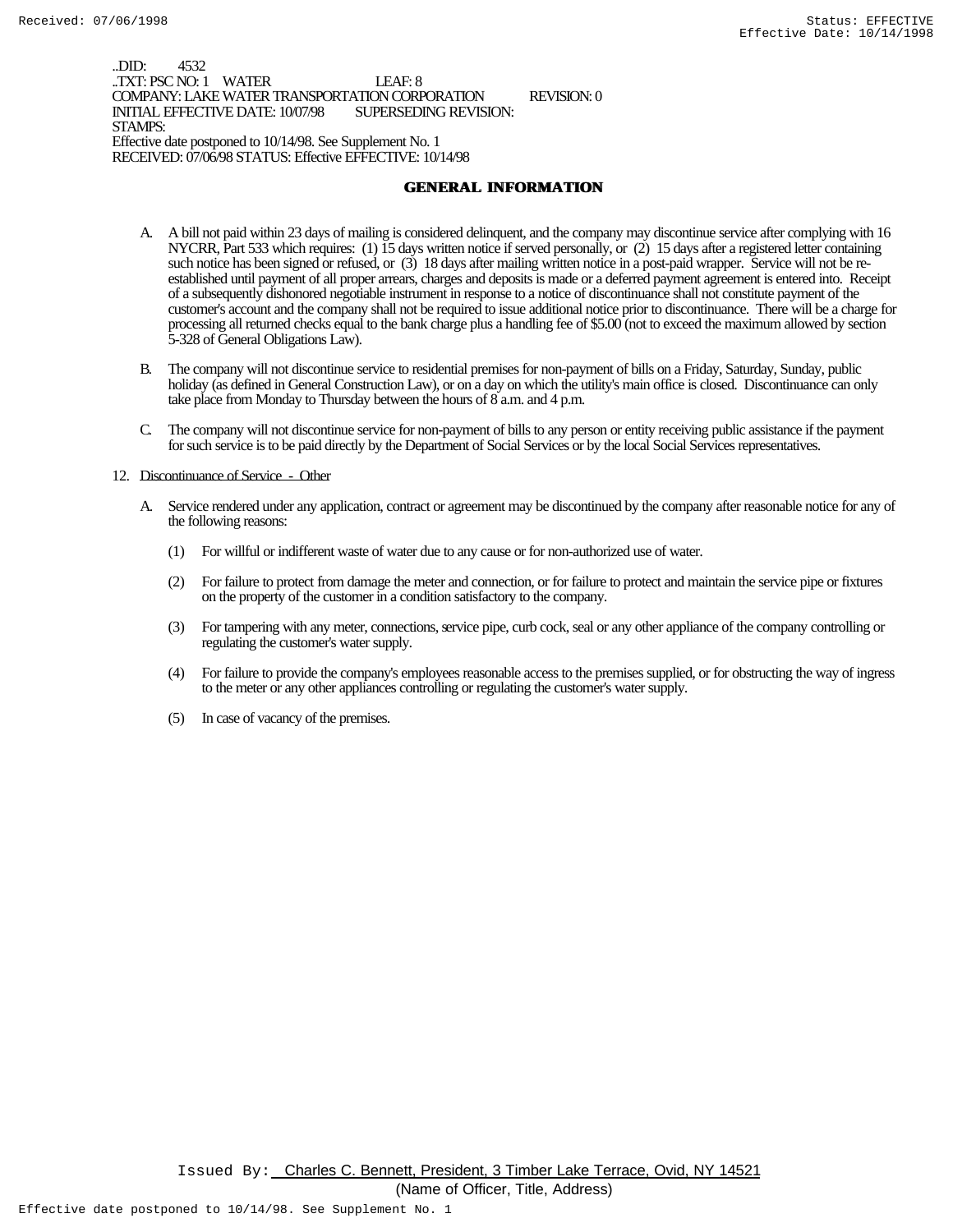..DID: 4533 ..TXT: PSC NO: 1 WATER LEAF: 9 COMPANY: LAKE WATER TRANSPORTATION CORPORATION REVISION: 0 INITIAL EFFECTIVE DATE: 10/07/98 STAMPS: Effective date postponed to 10/14/98. See Supplement No. 1 RECEIVED: 07/06/98 STATUS: Effective EFFECTIVE: 10/14/98

### **GENERAL INFORMATION**

- (6) For cross connections.
- (7) For submetering or reselling water.
- (8) For non-compliance with water usage restrictions.
- (9) For violation of any rule or regulation of the company as filed with the Public Service Commission, provided such violation affects the reliability or integrity of the water system.
- B. Written notice of discontinuance of service shall contain the information required by 16 NYCRR Section 533.3 and will be given except in those instances where a public health hazard exists.
- C. The company may, at any time, temporarily discontinue water service in case of accident, or for the purpose of making connections, alterations, repairs, changes, etc.
- D. Except as stated in the preceding paragraph, or in the case of a violation that threatens the integrity of the water system, the company shall not discontinue service to any customer on a Friday, Saturday, Sunday, Public Holiday or on a day when the company is not open for business. Public Holiday shall refer to those holidays defined in the General Construction Law.

#### 13. Discontinuance of Residential Service - Special Procedures

 If termination of service would result in serious impairment to health and safety, the company must delay the termination of service or, if service has already been terminated, must restore service, for thirty days under the following conditions:

- A. all occupants are either blind, disabled, 62 years of age or older or 18 years of age or under;
- B. a medical emergency exists; or
- C. if heating would be affected between November 1 and April 1.

 It is the customer's responsibility to notify the company that such conditions exist and to provide any required documentation. The company may require that the customer make appropriate arrangements to pay any arrears as well as pay current bills.

#### 14. Deferred Payment Agreements

 In addition to those circumstances in Section 13, the company will consider granting customers reasonable payment terms in cases where a customer is threatened with termination of service, or where the company has issued a backbill to a customer. Any such agreement may require the customer to make a reasonable down payment, and to pay current bills when issued.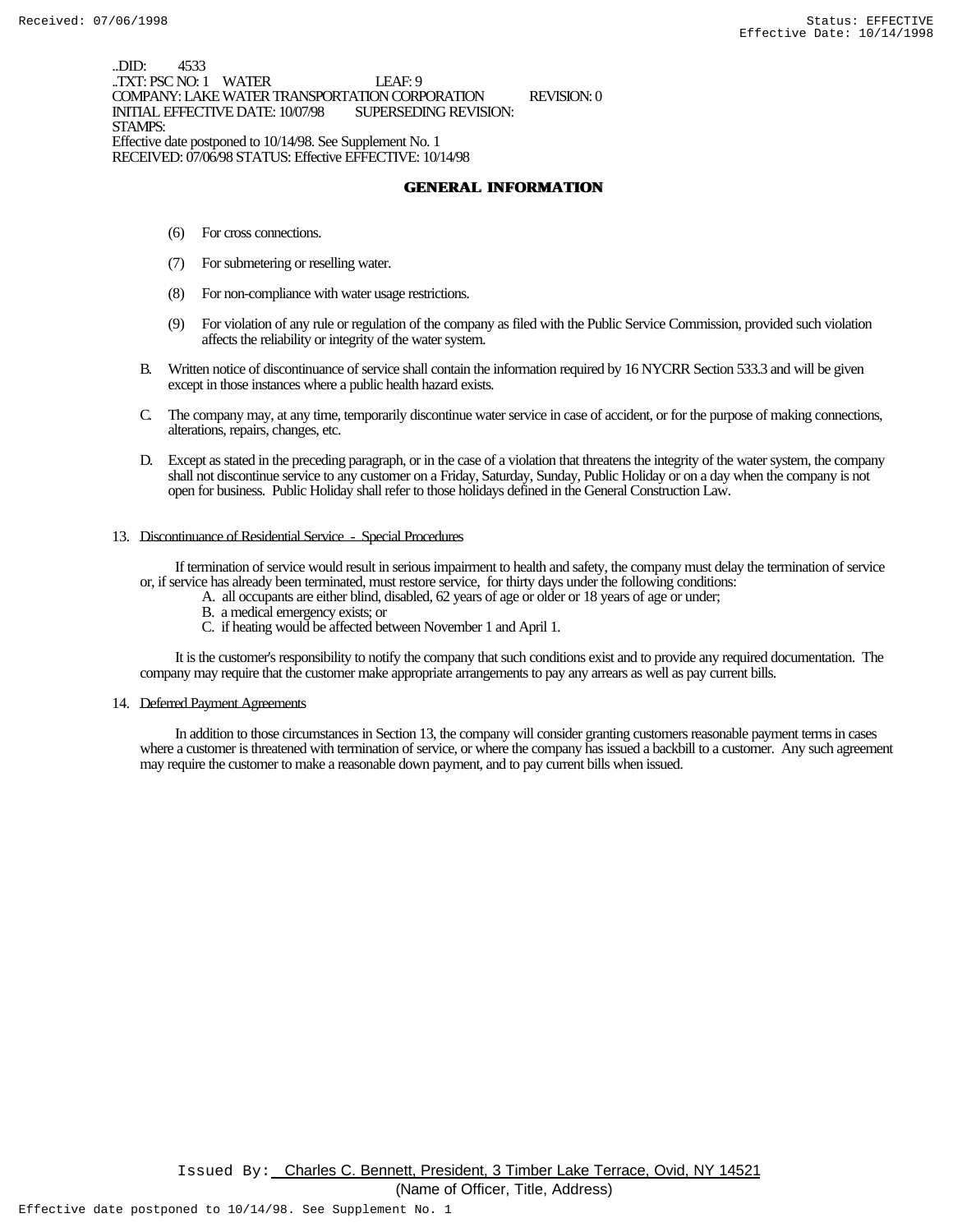# ..DID: 4534 ..TXT: PSC NO: 1 WATER LEAF: 10 COMPANY: LAKE WATER TRANSPORTATION CORPORATION REVISION: 0 INITIAL EFFECTIVE DATE: 10/07/98 SUPERSEDING REVISION: STAMPS: Effective date postponed to 10/14/98. See Supplement No. 1 RECEIVED: 07/06/98 STATUS: Effective EFFECTIVE: 10/14/98

# **GENERAL INFORMATION**

## 15. Complaint Handling Procedures

- A. The company will promptly investigate and evaluate all complaints received from customers regarding bills for service rendered or required deposits. The results of the company's findings will be reported to the customer. During the period of investigation and evaluation, service will not be discontinued, nor shall a new notice of termination be issued, provided, however, that the customer will be required to pay the undisputed portion of any balance due, which may include bills for current usage.
- B. After the completion of such an investigation, if the company determines that the disputed service has been rendered, or that the disputed charge or deposit is proper in whole or in part, the company may require that the full bill or deposit be paid. Appropriate notices of the determination shall be given to the customer, and where notice of discontinuance of service was previously sent, or is served with the determination, such notice shall include a statement advising the customer of the availability of the Commission's complaint handling procedures, including the address and telephone number of the Department's Consumer Services Division. Where prior notice of discontinuance was sent, company procedure provides for discontinuance of service if customer fails to pay the proper amount due and owing within 5 days after notice of the company determination was served personally on the customer or at least 8 days after mailing of the notice. Under no circumstances will discontinuance of service occur if so precluded by the Commission.
- C. In situations where the complaint procedures of the Commission have been invoked and it is determined that the disputed service has been rendered or that the disputed charge or deposit is proper and prior notice of discontinuance was sent, a customer's service will not be discontinued for failure to pay the amount found due and owing until at least 5 days after notice of the Commission's determination, where personal service is made, or at least 8 days after mailing of such a notice.

## 16. Restoration of Service

 A charge will be made to restore service after discontinuance at the member's request, for nonpayment or for violation of these rules.

 This charge or charges will be a rate agreed upon by the members of the Association and will appear on all written notices of discontinuation of service. Any member has the right to request that the Department of Public Service investigate the charges.

(Name of Officer, Title, Address)

Effective date postponed to 10/14/98. See Supplement No. 1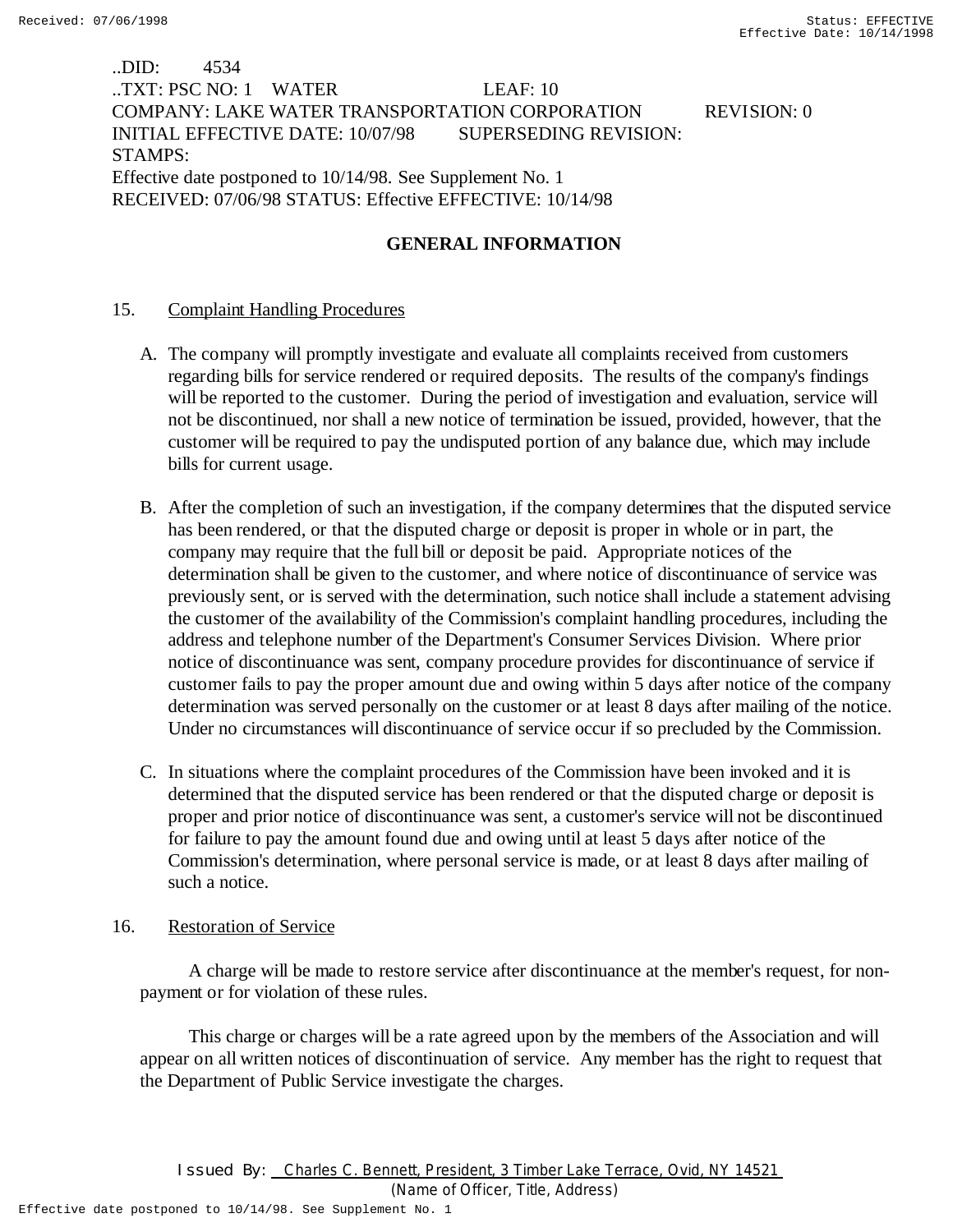### ..DID: 4535 ..TXT: PSC NO: 1 WATER LEAF: 11 COMPANY: LAKE WATER TRANSPORTATION CORPORATION REVISION: 0 INITIAL EFFECTIVE DATE: 10/07/98 SUPERSEDING REVISION: STAMPS: Effective date postponed to 10/14/98. See Supplement No. 1 RECEIVED: 07/06/98 STATUS: Effective EFFECTIVE: 10/14/98

### **GENERAL INFORMATION**

In a case where service is being restored after discontinuance for non-payment, the Association may require full payment of all arrears as well as the restoration of service charge. If the Association and the member have entered into some form of payment agreement, the agreed upon down payment may be required before service will be restored.

If it becomes necessary to disconnect service at the main because of willful acts of a member, the service restoration charge will include the actual costs incurred by the Association to disconnect and reconnect the service.

#### 17. Interest on Customer Overpayments

The company will provide interest on a customer overpayment as follows:

- A. A customer overpayment is defined as payment by the customer to the company in excess of the correct charge for water service supplied to the customer which was caused by erroneous billing by the utility.
- B. The rate of interest on such amounts shall be the greater of the unadjusted customer deposit rate or the applicable late payment rate, if any, for the service classification under which the customer was billed. Interest shall be paid from the date when the customer overpayment was made, adjusted for any changes in the deposit rate or late payment rate, and compounded monthly, until the date when the overpayment was refunded.
- C. The company will not pay interest on customer overpayments that are refunded within 30 days after such overpayment is received by the company.

#### 18. Regulation

 All matters, rules and other situations concerning the rendering of water service which are not specifically covered herein or in a provision of the New York State Codes, Rules and Regulations and which are subject to the jurisdiction of the Public Service Commission, and for which a customer and the company cannot agree as to an equitable and fair solution will be referred to said Commission to be resolved. Either the customer or the company may request that a rule or provision of this tariff be changed for a particular situation.